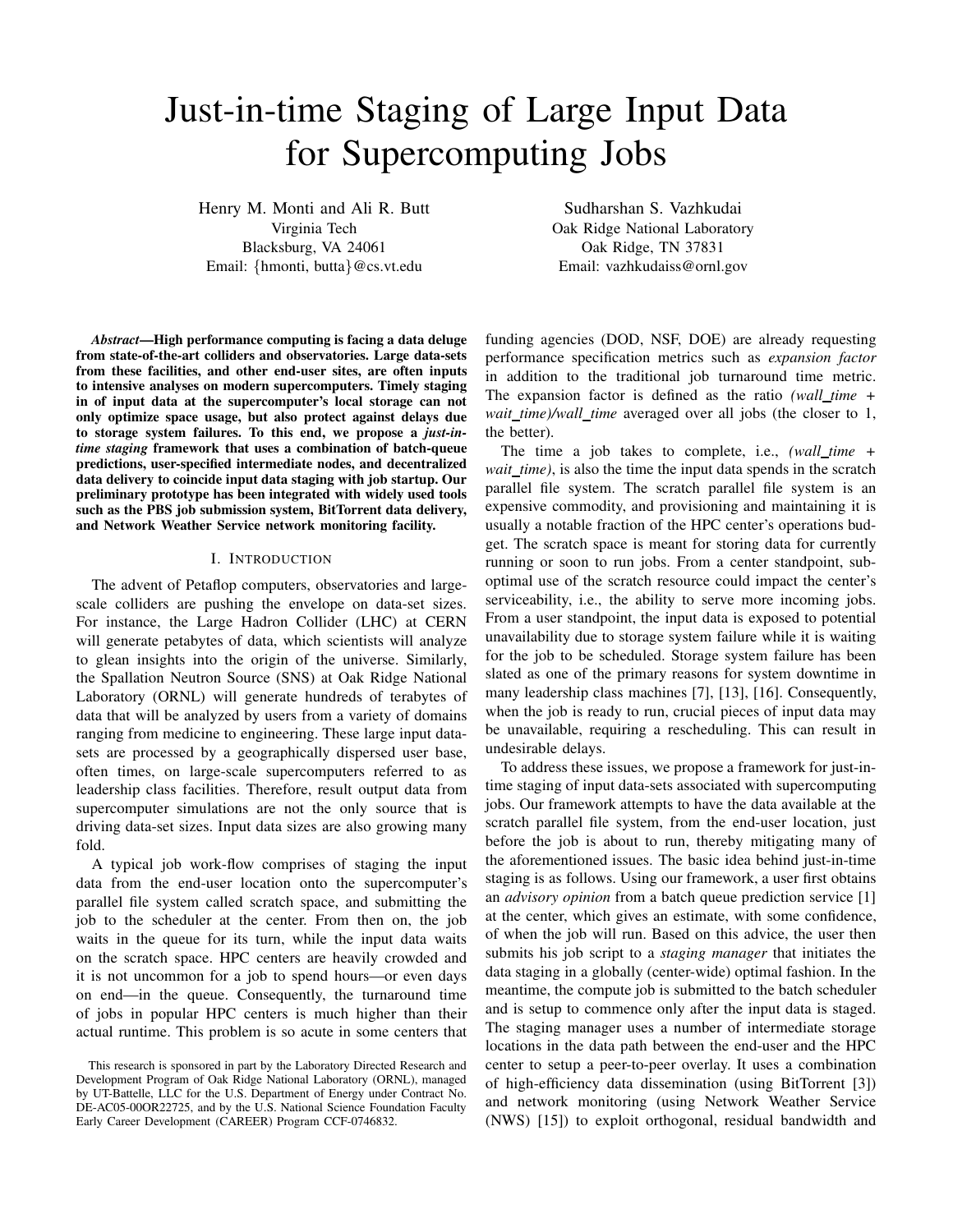to dynamically adapt to network volatility, respectively. Such dynamic adaptation allows the manager to perform just-in-time data staging to meet the job's commencement schedule.

Thus, our approach is able to use HPC center resources in a judicious fashion by not staging the data too early, and is also able to protect user data from potentially undesirable failure scenarios.

# II. PROBLEM SPACE

In this section, we discuss the issues involved in designing a just-in-time staging solution for an HPC center. In order to stage the data to be coincident with job startup, we need intelligent estimates of the following. First, we need to know when the user's job will commence. Predicting job start times is a well explored area of research. Several studies [12], [4] exist that use a combination of job requirements such as number of processors, run time, and previous and current behavior of the batch scheduler to predict, with reasonable accuracy, the time at which a job would be started. In our work, we will not delve into the intricacies of designing a prediction service and use an existing service, NWS [15], developed at the University of California at Santa Barbara. Instead, we focus our efforts on using such a service to design a data staging scheme. The batch queue prediction service from NWS provides two kinds of information: (i) given job characteristics, it predicts a statistical upper bound on how long the job will wait prior to execution; (ii) given job characteristics and a start deadline, it can give a probability of the job starting by the deadline [1]. Both of these predictions are relevant to our purposes.

Second, we need an estimate of how long the data staging would take from the end-user site to the HPC center. Much like estimating job start times, predicting wide-area data transfer is a whole body of research in itself. Our own previous work dealt with predicting large GridFTP transfer times in a data grid environment using regression techniques that combine previous history of transfers with current network bandwidth measurements [14]. In our target setting, however, we propose to use intermediate storage locations in the data path between the center and the user by arranging them in a tree structure and using BitTorrent for data dissemination. Such an approach entails continuous bandwidth measurements for the network links connecting the center, the intermediate nodes, and the end-user. Further, the changing network bandwidth values need to be factored in to revise the route dynamically in an attempt to stage the input data before the job startup deadline.

# III. DESIGN

The just-in-time staging of job input data ensures timely delivery of the data at the HPC center and is achieved using a combination of strategies both at the center as well as the enduser site. In our design, the HPC center provides a batch queue prediction service (e.g., NWS batch queue prediction [1]), which the users can query before submitting their jobs to get an estimate of queue wait times. This is a reasonable requirement, as such a service is common in modern HPC sites. For example, each of the nine TeraGrid [6] supercomputer centers run a service to furnish job wait time estimates, which the users can use to reduce turnaround times for their jobs.

As noted earlier, the prediction service can usually provide both wait time estimates as well as a probability for a job starting by a given user deadline. In cases where direct wait time predictions are unavailable, the user needs to pose a query with a deadline for when the job should start by. For example, the query for the NWS batch prediction takes the following values: cluster, queue, number of nodes, runtime and deadline. For our purposes, the percent probability result can then be used to determine the potential job wait time for that queue. A 90% or higher probability can be treated as an affirmation of the user's deadline and can be used as the time when the job will be started. The job can potentially start earlier than this predicted deadline due to inaccuracies in the prediction or due to failure of other running jobs. While a lower probability may mean that the job may not commence by the user-specified deadline, it is only an estimate. To accommodate this, we can let the user tweak the estimate by some factor,  $f$ . Here, the user adjusts the estimated deadline, obtained from the batch queue prediction service, by a percentage to denote a tighter job start deadline. A user might do this for one of two reasons. First, the user may wish to use the prediction with "guarded optimism" to account for earlier job starts. Second, he might wish to finish staging the data as early as possible by using an artificial tighter deadline, thereby shifting the burden of protecting the data during the prolonged wait time to the center. Therefore, allowing  $f$  to be large can unduly affect other jobs, which have genuine tight deadlines. Limiting the adjustment to only a factor is necessary to ensure that there is global fairness in staging towards all jobs. Consequently, the prediction service will also report its estimate to a *staging manager* at the center so that the manager can ensure that the staging deadline submitted by the user is within the factor.

The user then submits a job script to the staging manager at the center with a description of the job and other details necessary for just-in-time staging. These include attributes such as the job startup deadline,  $T_{JobStartup}$  (mentioned above), a set of intermediate nodes,  $\langle N_i, P_i \rangle$ , where  $P_i$ denotes the usage properties of the intermediate nodes  $N_i$ , for the decentralized staging process, and the size of the input data-set, S. The staging manager also takes as input the current snapshot,  $BW_i$ , of the observed NWS bandwidth between the HPC center and  $N_i$  as well as between the  $N_i$ 's themselves. Based on these parameters, the manager decides upon either a direct or a decentralized transfer of the job's input data. The decision, which we call an input data staging schedule,  $I_s$ , delivers the data in time,  $T_{Stage}$ , which satisfies the property,  $T_{Stage} \leq T_{JobStartup}.$ 

Even after a particular course of action, e.g., decentralized transfer, is chosen, a decision-making component constantly re-evaluates the data staging based on an updated  $\langle N_i, P_i, BW_i' \rangle$ , where  $BW_i'$  is the latest snapshot of NWS bandwidth measurements. If the re-evaluated time to staging,  $T'_{Stage}$ , satisfies the property,  $T'_{Stage} > T_{JobStartup}$ ,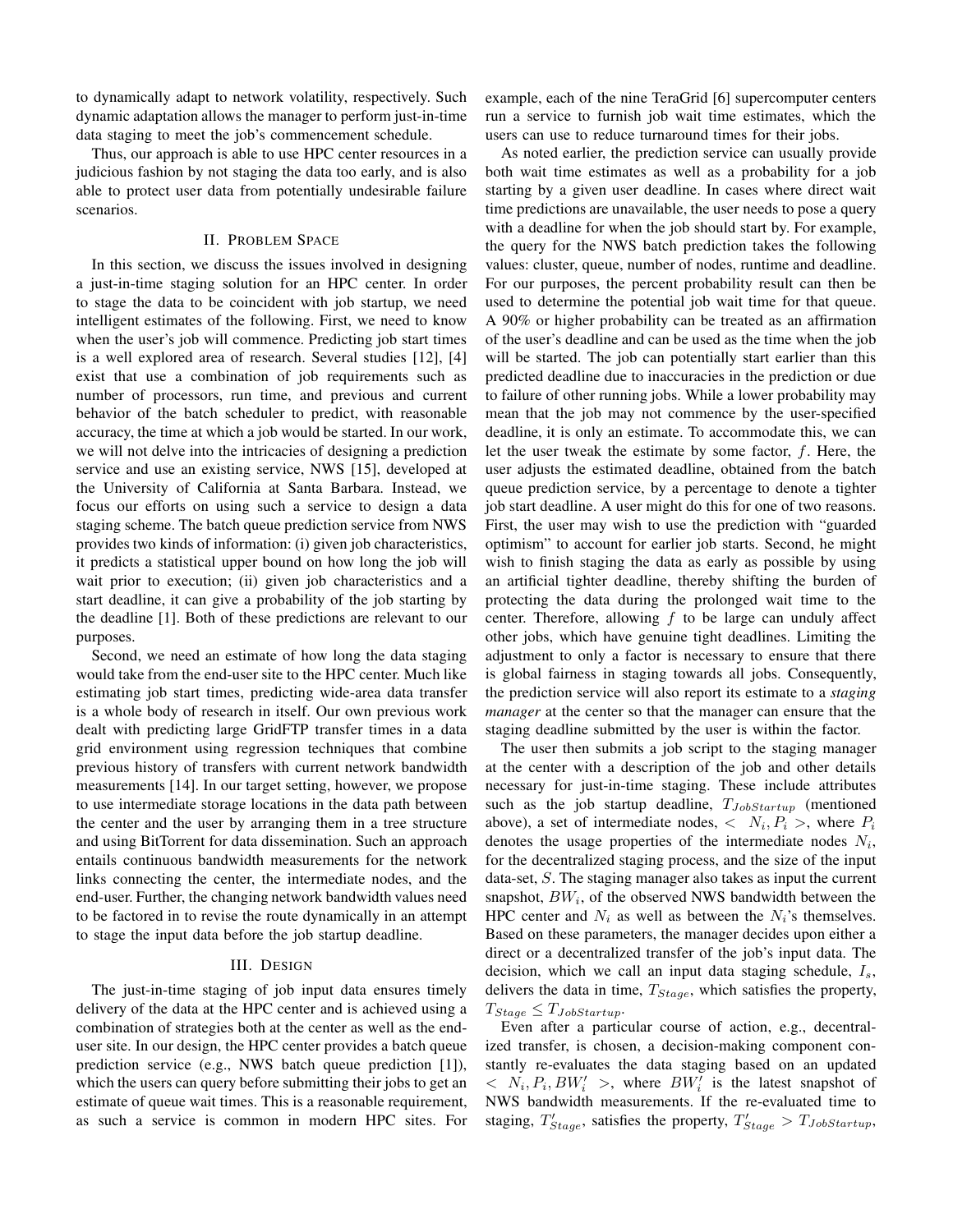then, alternate routes are taken to stage the data before job execution. However, this is only feasible if such routes are available at the time of re-evaluation. To accommodate this, we periodically re-evaluate the decentralized transfer during the entire course of the stage-in to see if newer optimal routes have become available. This would enable us to meet the stagein deadline and to ensure that the job scheduler is not starved with no job to schedule due to an unfinished stage-in.

The user submits the job script simultaneously to the staging manager and the batch queue, so that, while data staging starts, the job gets in line in the queue and the compute part can start by the user deadline. The staging manager then submits the decentralized data staging job to a data job queue and sets up a dependency such that the compute job does not begin until the staging-in task has finished. To this end, we use and extend our earlier works [16], [9] on instrumenting the job submission system, the *stagesub* tool that is being used in the No.5 supercomputer in Top500, ORNL Jaguar. Having a center-wide staging manager has the advantage that the manager can perform global optimization (e.g., higher priority to a stage-in that is on a tight deadline).

A final piece in the just-in-time data staging architecture is the utilization of a number of user-specified intermediate nodes (discussed below), using which data can be staged into the center.

#### *A. Intermediate Nodes*

Our system uses a number of intermediate nodes  $(N_i s)$  that can provide temporary storage for data on the path from the client site to the HPC center. While submitting a job the client also provides to the center a set of nodes that can be used as intermediate nodes. These nodes can be the client's own collaborating sites, from where other input data can also be staged. This has an added advantage of letting the HPC center asynchronously retrieve data from other sources, decoupled from the client site. The intermediate nodes provide multiple data flow paths from the submission site to the center, which lead to better bandwidth utilization, faster staging speeds, as well as fault-tolerance in the face of failures.

To account for a case where a client does not have enough intermediate nodes for efficient stage-in, we can rely on the idea of *Landmark nodes* [9], a number of geographically distributed nodes that are always available and can serve as intermediate nodes. The Landmark nodes can be other HPC centers, or nodes along national links such as, Internet2, Lambda Rail or the TeraGrid to which many end-users may be connected.

#### *B. Supporting Just-in-Time Staging*

Once the submission site receives an estimate from the batch queue prediction service, the data staging process is initiated. First, the center chooses a number of nodes from the set of  $N_i$ 's ordered by available bandwidth. The exact number of nodes used for this purpose, i.e., the fan-out, is chosen to stage-in all the necessary data before the predicted job start time. These chosen  $N_i$ 's serve as the Level-1 intermediate



Fig. 1. The data flow path from the submission site to the HPC center. Each intermediate node (hexagon) run NWS (gray square) for bandwidth monitoring.

nodes. Note that the selected fan-out is not static, and can vary depending on the actual transfer speeds. Second, the input data is split into chunks and parallel transfer of the chunks to Level-1 nodes is initiated. The transfer may also involve further levels of intermediate nodes (up to Level- $N$ ). Alternatively, depending on the availability of intermediate nodes, the client can also stage the data to Level- $N$  nodes much earlier than the deadline.

As the job startup deadline approaches, the close proximity of the Level- $N$  nodes to the center allows them to quickly move the input data to the center's scratch space. Also, this design allows the Level- $N$  nodes to stage-in the data at peak (pre-specified) bandwidth at the most appropriate time without worrying about the availability (and connection speed) of the submission site. This process is illustrated in Figure 1.

The use of intermediate nodes in our system provides multiple data-flow paths from the submission site to the center, leading to several alternative options for data delivery. For instance, data may be replicated across different  $N_i$ 's during the transfer from one level to the other. This will allow the center to pull data from a number of locations, thus providing fault tolerance against node failure, as well as better utilization of the available in-bandwidth at the center. The schedule can also be used to simultaneously deliver data to multiple interested sites in the network.

Since, our design allows the submission site to push the data onto intermediate nodes, we employ implicit replication of the data by sending it to more than a single intermediate node. In addition to this, we can also apply erasure code [8], [11] to improve the reliability of the transfer, while minimizing the amount of transferred data.

Another aspect of the staging-in process is to ensure that the necessary data is copied to the center scratch space in time, and potential delays in the job startup are avoided. Given the dynamically changing bandwidths between participants, a fixed or statically chosen fan-out/data path is insufficient.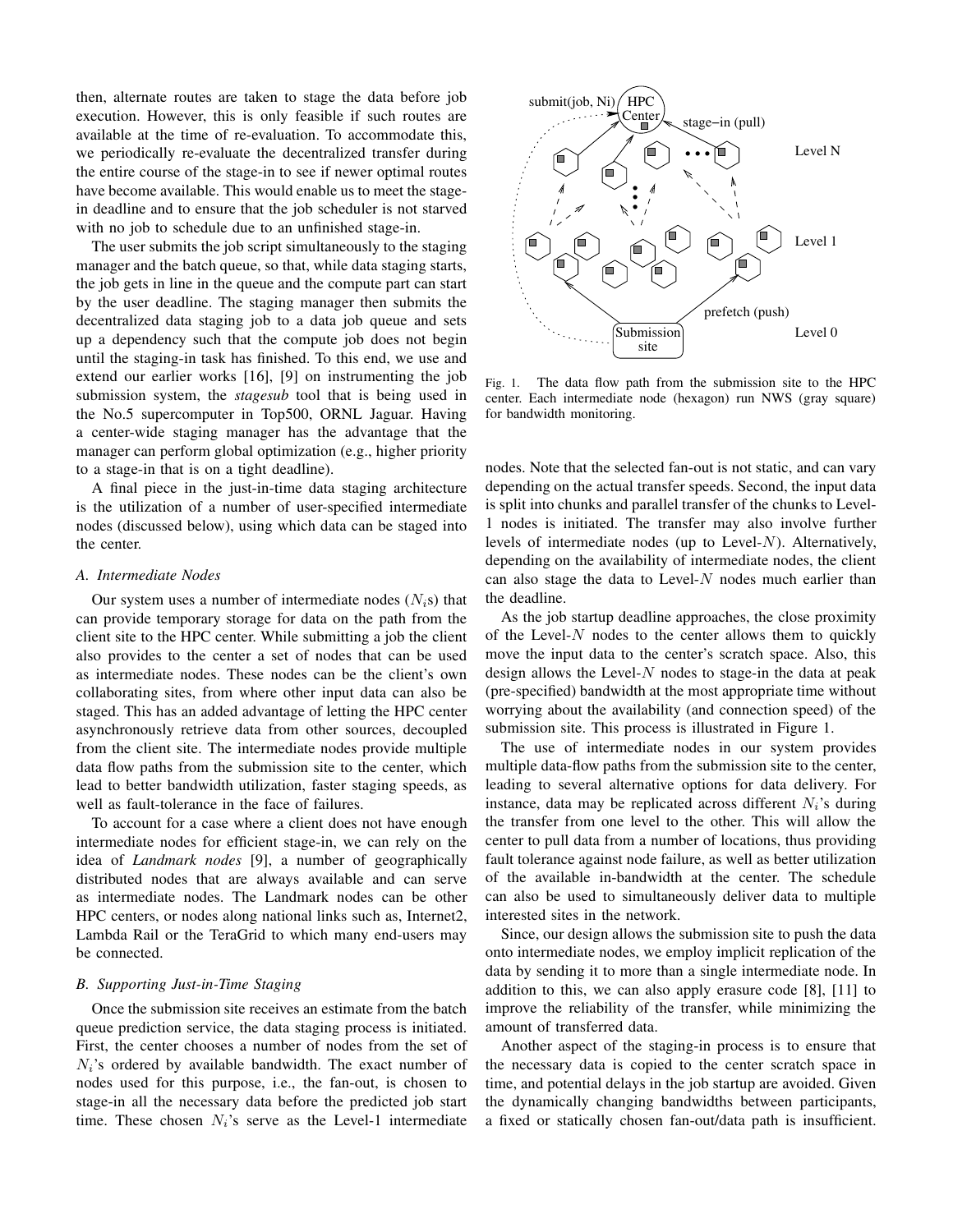```
#PBS -N myjob
#PBS -l nodes=128, walltime=12:00
mpirun -np 128 ˜/MyComputation
#Stagein file://SubmissionSite:/home/user/input1
file:///home/scratch/user/input1
#InterNode node1.Site1:49665:50GB
...
#InterNode nodeN.SiteN:49665:30GB
#Deadline 1/14/2007:12:00
```
#### Fig. 2. An example instrumented PBS script.

Therefore, we employ NWS [15] to monitor and estimate the available bandwidth between participating nodes. The center uses this information to decide whether a chosen fan-out is sufficient to meet a particular deadline, or needs to be increased. Finally, this decision is re-evaluated at each level to ensure proper staging.

## IV. IMPLEMENTATION

We have implemented our just-in-time staging manager using about 2500 lines of C code, and used FreePastry [5] as the p2p overlay.

#### *A. Integration with Job Submission*

We instrumented the widely-used PBS [2] job submission system to let the users specify intermediate nodes and deadlines. An example instrumented PBS script is shown in Figure 2, where the user specifies intermediate nodes and deadlines as well as details such as available storage capacities.

The annotated script is submitted to our parser on the HPC center. The parser filters out the staging-specific directives and passes them to the staging manager. The remaining script is forwarded to the standard PBS queue.

### *B. Integration with BitTorrent and NWS*

We use NWS [15] to track statistics, e.g., available bandwidth, for each intermediate node. These measurements are used for adjusting fan-out to enable staging of data in time.

We exploit BitTorrent's [3] scatter-gather protocol for transferring data by extending the protocol to use NWS bandwidth measurements. This allows efficient use of the orthogonal bandwidth, and provides opportunities to improve overall transfer times. The *Staging Manager* creates a "torrent" file for the subset of data to be transmitted to a set of chosen intermediate nodes. Upon receiving the torrent file, the nodes use the metadata information in the file along with a BitTorrent tracker to "download" the data subset to their local storage. The process is repeated at all the intermediate node levels. When the job is about to run at the center, the Manager can use appropriate torrent files to pull the input data from the intermediate nodes to the center, thus completing the stage-in process.

## V. EVALUATION

In this section, we present an evaluation of our just-in-time data staging approach using the implementation of Section IV.

TABLE I TRANSFER TIMES (IN SECONDS) USING A DIRECT TRANSFER (scp) AND OUR DECENTRALIZED STAGING.

| File Size      | MВ  | 240 MB | 500<br>МB | 2.1 GB |
|----------------|-----|--------|-----------|--------|
| Direct         | 72  | 351    | 794       | 3082   |
| Client offload | 139 | 258    | 559       | 2164   |
| Pull           | 43  | 106    | 193       | 877    |

TABLE II THE TIME TO TRANSFER A 2.1 GB FILE USING STANDARD BITTORRENT. THE EQUIVALENT PHASES FOR OUR SCHEME ARE SHOWN IN BRACKETS.

| Phase                                       | Time(s) |
|---------------------------------------------|---------|
| Send to intermediate nodes (Client offload) | 2653    |
| HPC Center download (Pull)                  | 960     |

### *A. Experimental Setup*

We use the PlanetLab [10] testbed for our experiments. To this end, we chose six geographically distributed sites, and arranged them in a tree structure with the submission site as the root, and with only one level of four intermediate nodes. In the following, the reported numbers represent averages over a set of three runs.

For this initial investigation, we focus on the ability of the presented design to achieve its goal of decentralized stage-in, and its ability to reduce data transfer times as a proof-ofconcept. The use of PlanetLab limit our evaluation in terms of the size of the data and volatility of used resources. In true HPC systems, the data sizes will be much larger and resources more stable. Evaluating our just-in-time staging on such a scale remains the goal of our current and future research.

#### *B. Decentralized Stage-in vs. Direct Transfer*

In this experiment, we determine the feasibility of our approach compared to a simple point-to-point direct transfer using scp. For this purpose, we used a range of file sizes from 100 MB to 2.1 GB. We measured the time of a direct transfer between the submission site and the center, as well as the transfer times for the proposed just-in-time staging. Table I shows the results of the time it takes for the data to be transferred from the client to HPC center directly (Direct), from client to Level-1 nodes (Client offload), and from Level-1 to the Center (Pull). Compared to a direct transfer, the decentralized stage-in can reduce the last-hop transfer times by 69.8% to 75.7% for 240 MB and 500 MB data sizes, respectively. This can lead to improved HPC center serviceability by reducing the time the scratch space has to hold data for a job that will run in distant future.

## *C. Effect of Using NWS Measurements*

Next, we compare our NWS-based transfer approach with a regular BitTorrent-based data transfer. In this case, we use NWS bandwidth measurements to greedily provision Level-1 nodes to increase the fan-out to utilize the maximum client outbound bandwidth. Table II shows the time taken to deliver a 2.1 GB data-set using the regular, unmodified BitTorrent protocol. Compare these to the transfer times using our just-intime staging shown earlier in Table I. The results indicate that